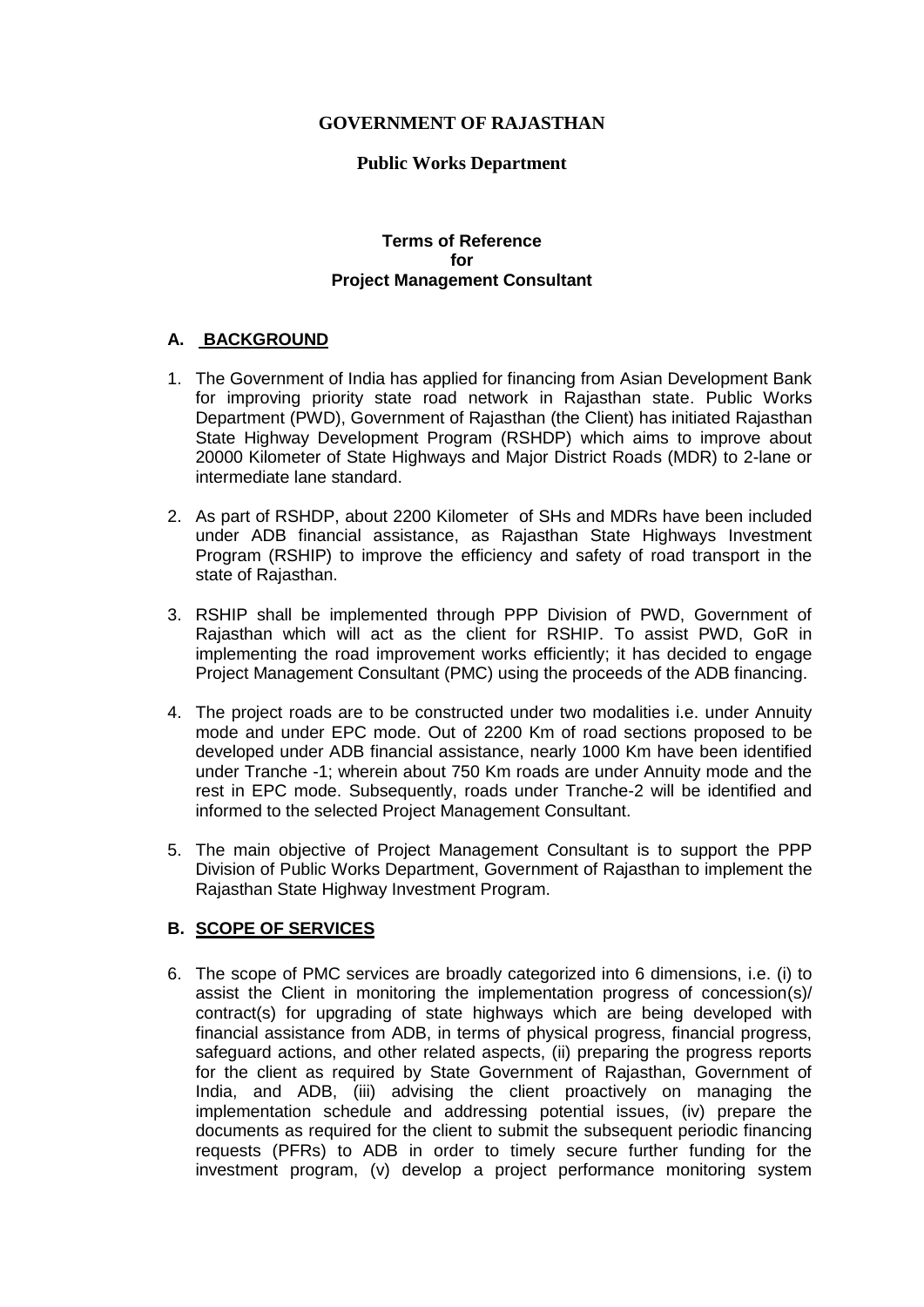(PPMS) appropriate for the PPP/EPC projects being implemented by the client and in accordance with the international best practices, and (vi) other related works as requested by the client. The project roads finalized by PWD in consultation with ADB under different Packages of Tranche-1 are shown below:

| S.  | <b>Road Section</b>                  | SH/MDR         | Length in |
|-----|--------------------------------------|----------------|-----------|
| No. |                                      |                | Km        |
|     | Kanwas-Khanpur-Aklera                | <b>SH-74</b>   | 74.80     |
| 2.  | Deoli - Kanwas                       | <b>SH-74 A</b> | 14.85     |
| 3.  | Alot (MP) - Gangdhar- Suwansara (MP) | <b>SH-19C</b>  | 24.55     |
| 4.  | Kherli - Pahari                      | <b>SH-22</b>   | 61.16     |
|     | Total                                |                | 175.36    |

## **Package -1 (Under Annuity Mode)**

# **Package -2 (Under Annuity Mode)**

|     | <b>Road Section</b>                      | SH/MDR       | Length in |
|-----|------------------------------------------|--------------|-----------|
| No. |                                          |              | Km        |
|     | Barmer - Sindari-Jalore                  | <b>SH-16</b> | 148.0     |
|     | Ahore – Bali- Mundara (Sanderao-Mundara) | <b>SH-16</b> | 30.0      |
|     | Гоtal                                    |              | 178.0     |

## **Package -3 (Under Annuity Mode)**

| S.  | <b>Road Section</b>                  | SH/MDR         | Length in |
|-----|--------------------------------------|----------------|-----------|
| No. |                                      |                | Km        |
| 1.  | Peelibanga - Lukhuwali               | <b>MDR-103</b> | 34.5      |
| 2.  | Sardarshahar-Loonkaransar            | SH-6A          | 76.5      |
| 3.  | Churu - Bhaleri                      | <b>SH-69</b>   | 35.0      |
| 4.  | Sanju-Tarnau                         | <b>SH-60</b>   | 16.71     |
| 5.  | Roopangarh - Naraina                 | <b>SH-100</b>  | 35.0      |
| 6.  | Nagaur - Tarnau- Deedwana-Mukundgarh | SH-8, 19,      | 196.0     |
|     |                                      | 60, 82 A, 83   |           |
|     | Total                                |                | 393.71    |

### **Package - 4 (Under EPC Mode)**

| S.  | <b>Road Section</b>              | SH/MDR         | Length in |
|-----|----------------------------------|----------------|-----------|
| No. |                                  |                | Km        |
|     | Ajeetgarh - Chala                | <b>SH-13</b>   | 33.14     |
|     | Sikar - Nokha                    | SH-20, 20 A    | 190.3     |
| 3.  | Singhana - Buhana-Haryana Border | <b>SH-13 B</b> | 32.64     |
|     | Гоtal                            |                | 256.08    |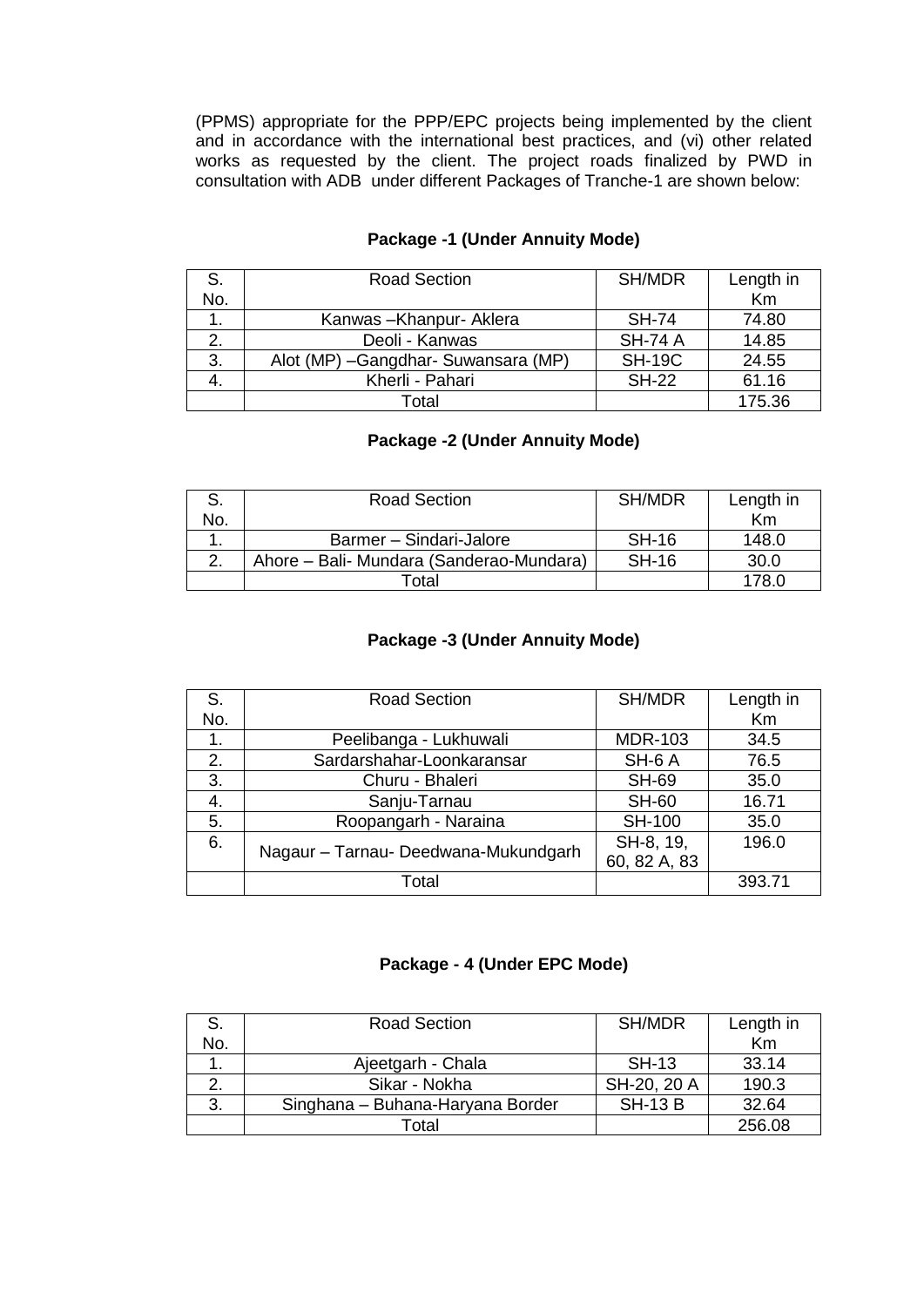## **C. IMPLEMENTATION ARRANGEMENTS:**

7. The executing agency for the investment program is the Government of Rajasthan through its PWD. The PPP Division of PWD, headed by the Additional Chief Engineer (PPP), will establish project implementation units (PIU) for contract packages of project roads in the same area.

## **D. DETAILED TASK**

### **8. Task 1: Project Management Support**

- (i) Review, monitor and advise on the implementation of PPP concessions/ EPC Contracts, including advising the client on the use of the bidding documents and concession/ EPC agreement, advising the independent engineer/ Authority Engineer and concessionaires/ Contractors on concession-related/ contract-related matters, supporting the client in preparation of documentation for concession/ contract administration, advising the client on any potential issues of project implementation, and coordinating within the project or third parties as necessary.
- (ii) Schedule the project implementation with milestones and critical path analysis based on international best practice, and update the schedule from time to time.
- (iii) Prepare projections of contract awards and disbursements for the project and continuously update the requirement for financing based on the change orders and contract variations agreed upon in the project
- (iv) Provide proper monitoring of the funds available, fund flows within the investment program, disbursements of funds from the loan account, projections of future financial needs, and the financial progress of each concession/ contract.
- (v) Ensure that the payment certificates of the concessionaires/contractor are processed in a timely manner, and facilitate and monitor the overall progress of requesting reimbursement by ADB through the necessary process within the State Government of Rajasthan and Government of India.
- (vi) Identify issues and actions requiring management of interfaces between different parties within the investment program and external parties, such as local governments, utility companies, Ministry of Railway, parties involved in land acquisition, implementation of resettlement plan and implementation of environmental management plan, etc. Establish an interface management matrix to identify the interfaces, parties involved, decisions required and timeline for solving the interfaces. Monitor the timely addressing of Interfaces and advise the client on pending decisions/actions.
- (vii) Prepare the monthly and quarterly reports as required for management of the project and reporting to Rajasthan PWD and ADB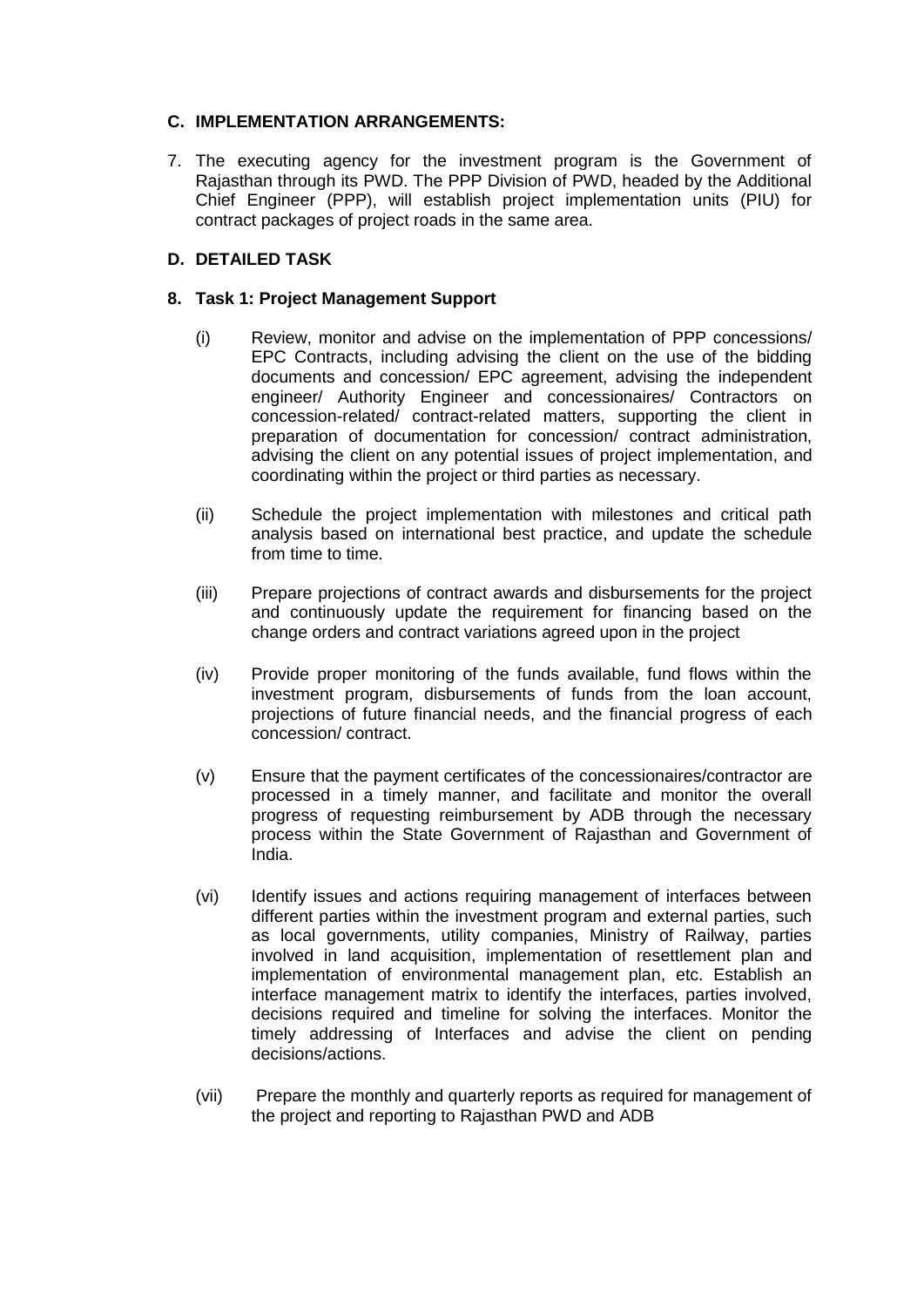## **9. Task 2: Financial Management Support**

- (i) Assist the PPP Division in customizing the Annual Project Financial Statement (APFS) from the agreed template with ADB-MOF-CAG.
- (ii) Assist the PPP Division in preparation of the financial chapters and sections of the quarterly progress reports.
- (iii) Assist the PPP Division in the implementation of a Management Information System for project management.
- (iv) Assist in the preparation of withdrawal application for getting reimbursement from ADB.
- (v) Assist the PPP Division in updating Chart of Accounts for capturing the project expenses in recording in the current Integrated Financial Management System Software (IFMS), developed by National Informatics Center (NIC), so that it is able to undertake budgeting and other functions to be fine-tuned by allowing for expenditure to be identified (a) by donor/ source (b) by project output (c) by nature of expenditure (d) by method of withdrawal and customize it for the needs in the PPP Division and provide the necessary training and assistance during implementation.
- (vi) Assist the PPP Division to maintain and periodically update a computerized asset register which is to be regularly reconciled with physical assets.
- (vii) Recommend and implement new business procedures where required for efficient financial management, and provide training to PPP Division staff to enable them carrying out the tasks assigned under the institutional and management structure.
- (viii) Assist the Team Leader on tasks related to the Finance and Accounts of the Project

### 10. **Task 3: Project Performance Monitoring System**

- (i) Define the overall project performance monitoring indicators, monitoring and reporting process and standards to fulfill the requirements of Rajasthan PWD and ADB. ADB's Guidelines for Preparing a Design and Monitoring Framework should be followed.
- (ii) Design a project performance monitoring system, including the functions of physical progress management, financial progress management, and overall portfolio management of PPP/EPC projects of Rajasthan PWD. Special considerations should be given to the nature of concession/ contract models adopted by the Rajasthan PWD.
- (iii) Conduct consultations with Rajasthan PWD, ADB, and other related parties about the proposed project performance monitoring system.
- (iv) Propose related IT systems appropriate for implementing the project performance monitoring system.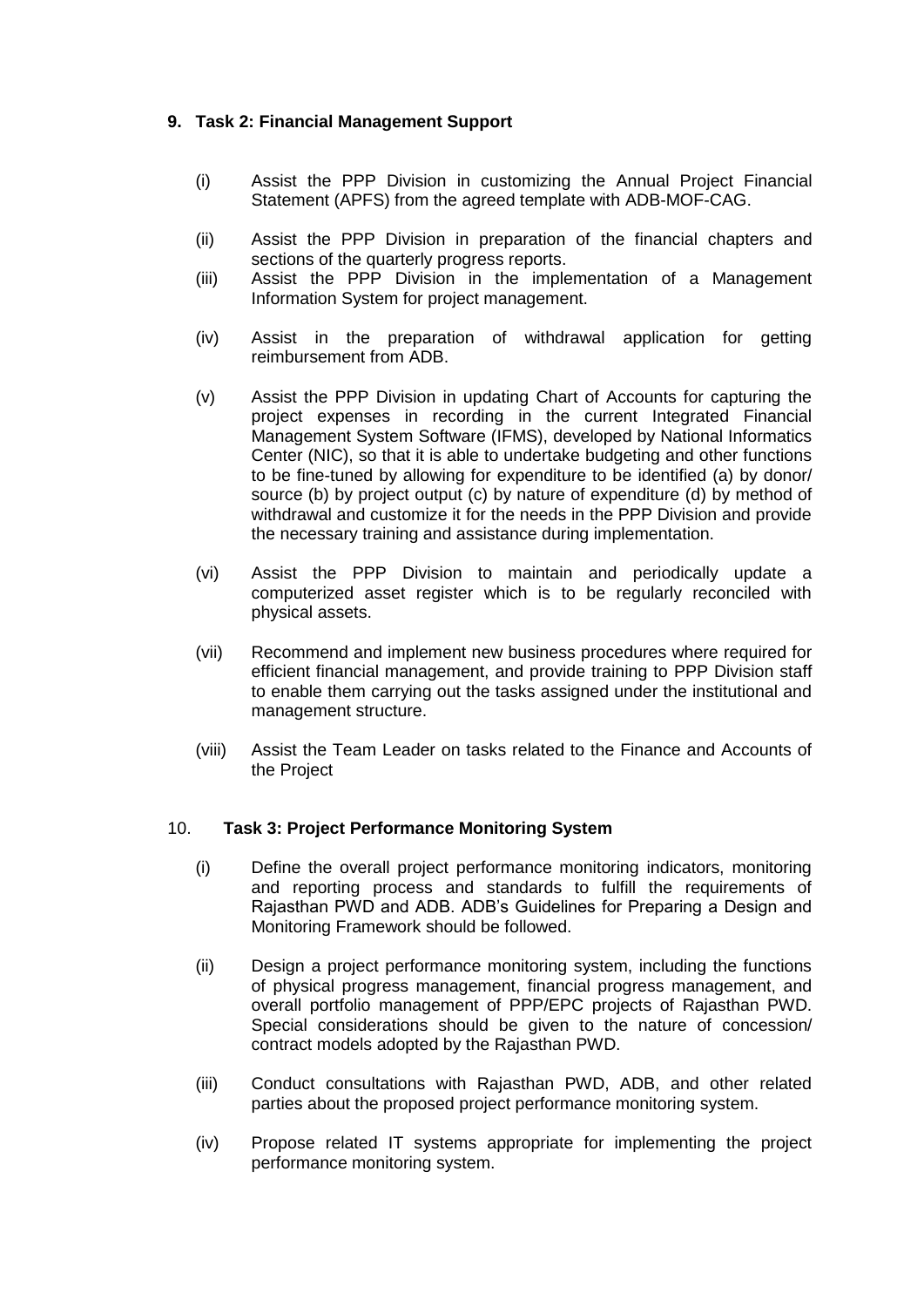(v) Facilitate the procurement and installation of related IT systems, and provide training to related PWD staff and concessionaires and contractors.

### **11. Task 4: Safeguard Coordination and Reporting**

- (i) Monitor the implementation of safeguards in accordance with ADB's Safeguard Policy Statement (2009).
- (ii) Ensure implementation of Resettlement Plans (RPs) in accordance with ADB's Safeguard Policy Statement (2009) and other related policies such as the Public Communications Policy (2011), and ensure payment of compensation to people affected by the project prior to hand-over of the site to the concessionaire/ Contractor. Prepare the due-diligence reports on resettlement implementation as needed for processing of subsequent tranches under the MFF. Provide monthly and quarterly reports to Rajasthan PWD on resettlement implementation and provide updates on the schedule and financial aspects of resettlement to the team. Monitor and provide guidance to the work of the NGOs for resettlement implementation engaged by PWD and monitor the resettlement implementation at the project sites and provide training, if required, to the local PWD staff. Act as External Monitor for social safeguard in accordance to ADB SPS and prepare semi-annual monitoring reports for ADB.
- (iii) Ensure implementation of the Environmental Management Plan (EMP) and other measures related to environmental protection in accordance with ADB's Safeguard Policy Statement (2009). Ensure that all statutory and regulatory clearances/approvals relevant to environmental safeguards are obtained and the conditions noted in the clearances are implemented. Prepare the due-diligence reports on EMP implementation as needed for processing of subsequent loans under the MFF. Provide monthly, quarterly, and annual reports on EMP implementation and provide updates on the schedule and financial aspects to the team. Ensure all environmental assessment documentation, including environmental due diligence, and monitoring reports, are properly and systematically kept as part of the subproject-specific record and available upon request. All environmental documents will be disclosed subject to ADB's Communication Policy 2011 and ADB SPS 2009. Disclose IEE reports to the public through the ADB website before the approval of the respective tranche for ADB financing. Assist in the effective implementation of grievance and redress mechanism. Monitor EMP implementation at the project sites and provide training, if required, to the local PWD staff. In case of unanticipated environmental impacts during project implementation stage, prepare and update the EMP to account for such impacts after seeking concurrence from ADB. The updating shall be carried out after due consultation with the stake holders and concerned government agencies. In case during project implementation a subproject needs to be realigned, review the environmental classification and revise accordingly, and identify whether supplementary IEE is required. If it is required, prepare the TOR for undertaking supplementary IEE and provide advice on environmental consultant selection.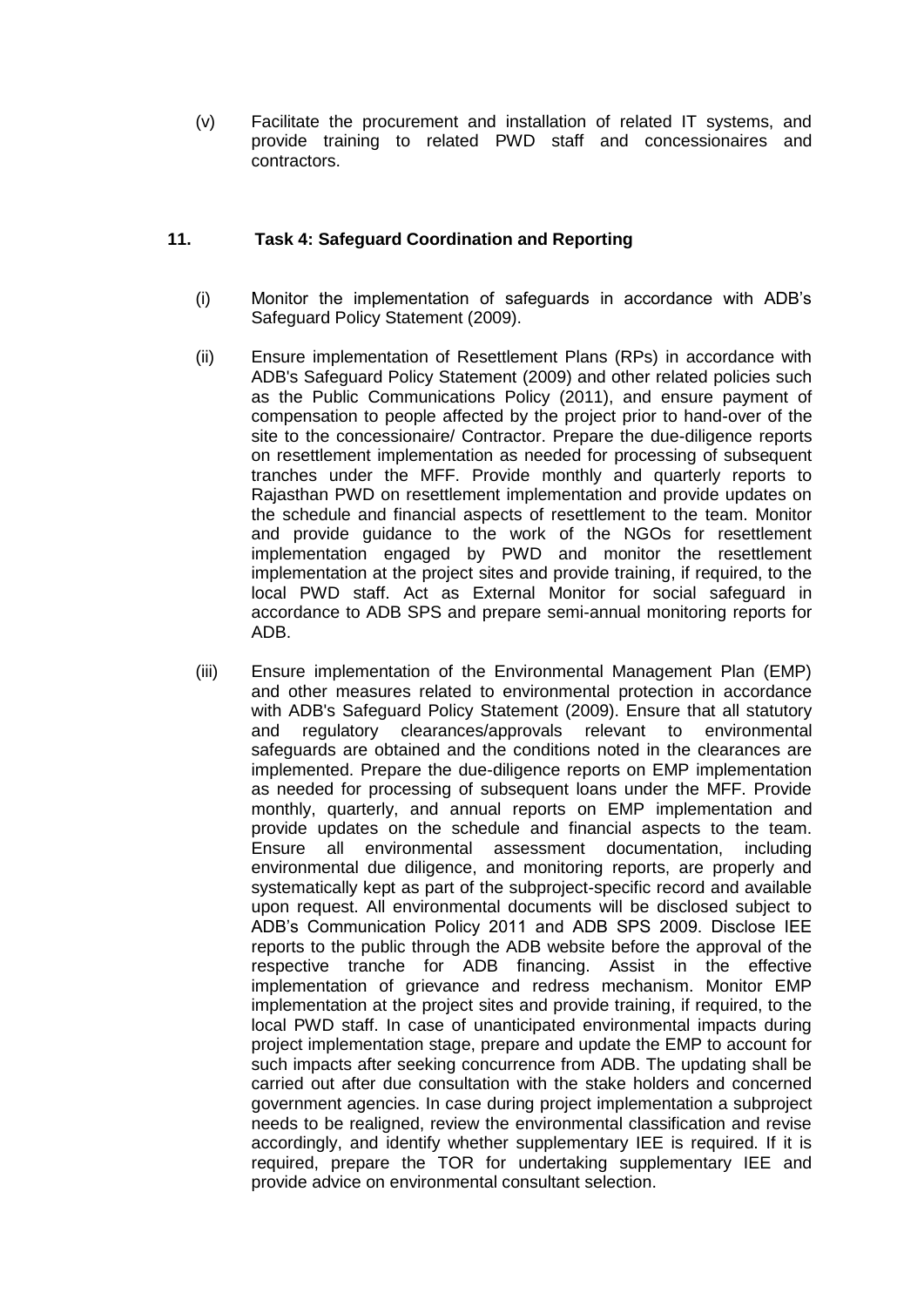## **12. Task 5. Periodic Financing Request**

- (i) Assist the Rajasthan PWD in selecting project roads proposed for subsequent loans under the MFF, and ensure the proposed improvement and/or upgrading of project roads in accordance with project selection criteria and process as agreed with ADB.
- (ii) Assist the Rajasthan PWD in reviewing the project reports about feasibility study and preliminary design, the financial analysis, and the bidding documents to meet the requirements of State Government of Rajasthan, Government of India, and ADB.
- (iii) Prepare an economic analysis of the proposed road improvements using the highway development and management model (HDM, version 4) and/or other more appropriate models. The economic analysis should follow ADB's guidelines for the economic analysis of projects.
- (iv) Ensure that relevant safeguard planning documents are prepared to ADB standard and that they are complete, accurate, and consistent with respective assessment framework plans.
- (v) Prepare the reports and documentation needed for the Rajasthan PWD to submit the subsequent PFRs to ADB to secure funding timely for project implementation.

### **13. Task 6. Creation of Asset Management, I.T. System and Development of I.T. enabled Road Safety System**

To facilitate monitoring and evaluation, the PMC will develop a multi- platform mobile application/tool/system to enable road incident/crash reporting by the public. The backend of this system should enable-

- a. Automatic SOS alert to rescue agencies/highway petrol/police etc. in cases of accidents.
- b. Presentation and analysis of incidents and crashes on GIS maps on PWD portal.
- c. PWD staff/designated officers to moderate and validate reported data by public.
- d. Integration with the existing accident data recording system of the Rajasthan Police.
- e. Gathering and analyzing of Road accidents data, geographical information and related data for identifying frequent accident spots to facilitate treatment of such location to minimum social and economic cost.
- f. Preparation of comprehensive, dynamic road safety countermeasures library showing accident patterns, collision types, possible causes and general countermeasures for use by road safety officials at local, panchayat and State levels.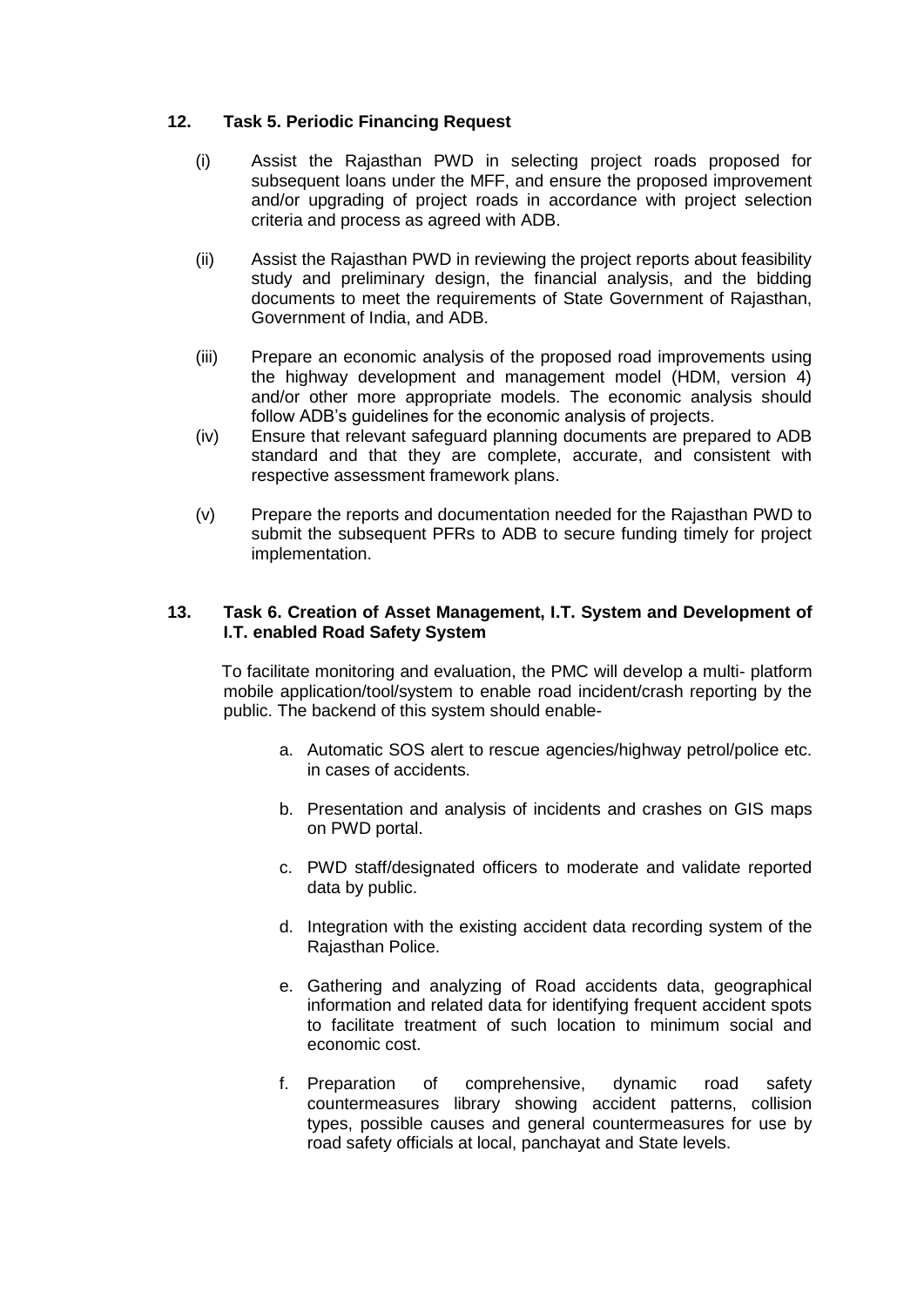|  | <b>E. Output and Reporting Requirements</b> |
|--|---------------------------------------------|
|  |                                             |

| SI.<br>No.     | <b>Report</b>                                                       | <b>Frequency</b>      | <b>Due Date</b>                                                                  | No.<br>of<br><b>Copies</b>                            | No. of<br><b>CDs</b> |
|----------------|---------------------------------------------------------------------|-----------------------|----------------------------------------------------------------------------------|-------------------------------------------------------|----------------------|
| 1.             | <b>Inception Report</b>                                             | One Time              | Within<br>$\mathbf{1}$<br>month<br>after<br>commencement of<br>service.          | 5                                                     | 2                    |
| 2.             | <b>Quarterly Progress</b><br>Reports                                | Every three<br>months | $10^{\text{th}}$<br><b>of</b><br>month<br>following<br>the<br>reporting quarters | 5                                                     | $\overline{2}$       |
| 3.             | <b>Annual Reports</b>                                               | <b>Five Times</b>     | 1<br>months<br>after<br>commencement<br>month every year                         | 5                                                     | $\overline{2}$       |
| 4.             | <b>Project Completion</b><br>Report                                 | One Time              | Before the end of<br>Defect<br>Liability<br>Period                               | 5                                                     | $\overline{2}$       |
| 5.             | Periodic Financing<br>Report (PFR) and<br>related document          | One Time              | To be decided by<br>the client.                                                  | 3                                                     | $\overline{2}$       |
| 6.             | Road Safety Audit<br>Manual                                         | One Time              | Within 12 months<br>after<br>commencement of<br>service                          | 5                                                     | $\overline{2}$       |
| 7 <sub>1</sub> | Manual on social and<br>environmental<br>safeguards                 | One Time              | Within 12 months<br>after<br>commencement of<br>service                          | 5                                                     | 2                    |
| 8.             | Manual for Project<br>Implementation                                | One Time              | Within 24 months<br>after<br>commencement of<br>service                          | 5                                                     | $\overline{2}$       |
| 9.             | Road Asset<br><b>Management System</b><br>(RAMS) and RAMS<br>Manual | One Time              | Within 24 months<br>after<br>commencement of<br>service                          | One set of<br><b>RAMS</b> with<br>5 sets of<br>Manual | 2                    |
| 10.            | Management<br><b>Information System</b><br>(MIS) and MIS<br>Manual  | One Time              | Within 24 months<br>after completion of<br>services                              | One set of<br>MIS with 5<br>sets of<br>Manual         | 2                    |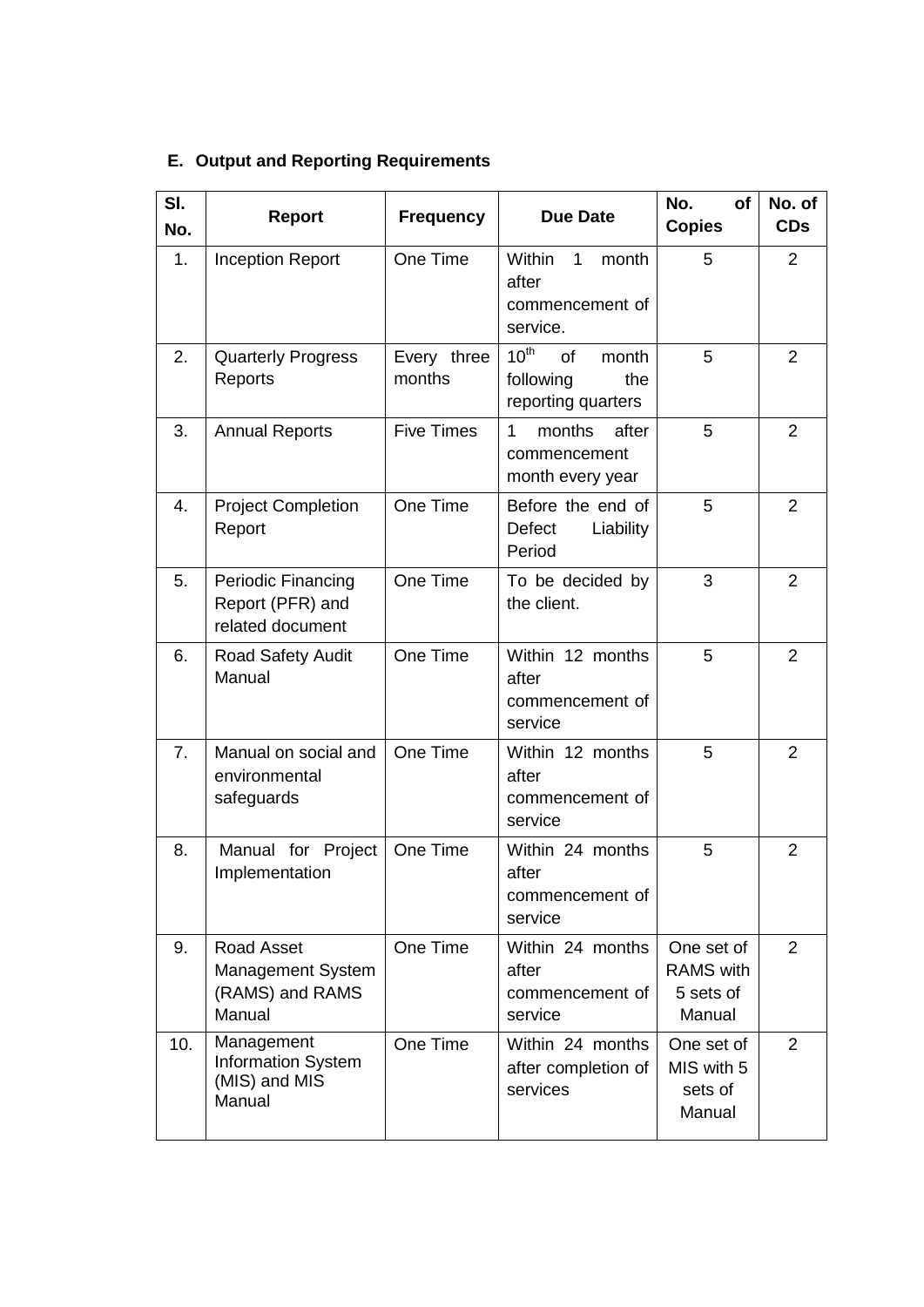- **1) Inception Report:** The report will include the Consultant's proposals of the detailed project implementation arrangements and the planned activities for different components based on the initial assessment. The report will also include the detailed work program and approach towards the assignment.
- **2) Quarterly Reports:** The consultants shall furnish the PWD, GoR with quarterly progress reports on implementation progress including achievements and problems to be resolved. The quarterly reports shall be factual and concise with recommendations for the subsequent quarter.
- **3) Annual Reports:** The Consultant shall furnish to the ADB and PWD, GoR an annual report covering all activities in the last 12 months. In addition to summarizing key facts and issues presented in the 4 quarterly reports for the reporting period, the annual report should include the Consultant's views on the strengths and weaknesses of the project implementation arrangement and remedial actions to be taken if any.
- **4) Project Completion Report:** The Consultant shall prepare a comprehensive completion report of all components of the project including civil works and consulting services. The report shall incorporate summaries of the methods of construction, the construction supervision performed, problems encountered and solutions undertaken thereon and recommendations for future projects of similar nature to be undertaken by PWD, GoR.

The Consultant shall include the self-appraisal in the report in compliance with ADB requirements for project completion report of executing agencies, including detailed data and information gathered and recorded during the project implementation and those on PPMS indicators. For this purpose, the consultant shall conduct necessary field surveys on road conditions and traffic volumes at appropriate timings during the defect liability period.

- **5) Periodic Financing Report:** Prepare the documents as required for the client to submit the subsequent Periodic Financing Report to ADB to timely secure funding for the next tranche.
- **6) Road Safety Audit Manual:** The Consultant shall provide PWD with step-by-step guide to conduct road safety audit during project preparation, project implementation and post-construction stages. The manual should be tailored to the actual needs of PWD based on the assessed needs by the Consultant and be used for training during the consulting services.
- **7) Manual on social and environmental safeguards:** The consultant shall prepare a manual to provide guidance to PWD, GoR for complying with social and environmental safeguard requirements under GOI and external financing agencies such as ADB during project preparation and implementation. The manual will provide guidance on key steps to be taken for social and environmental assessment including preparation of Resettlement Plans (RP), Indigenous Peoples Plans (IPP), Environmental Impact Assessment (EIA) or Initial Environmental Examination (IEE) and Environmental Management Plan (EMP) during project preparation; preconstruction related activities including land acquisitions, resettlement, processing of clearances and permits and implementation and monitoring of RP, IPP and EMP.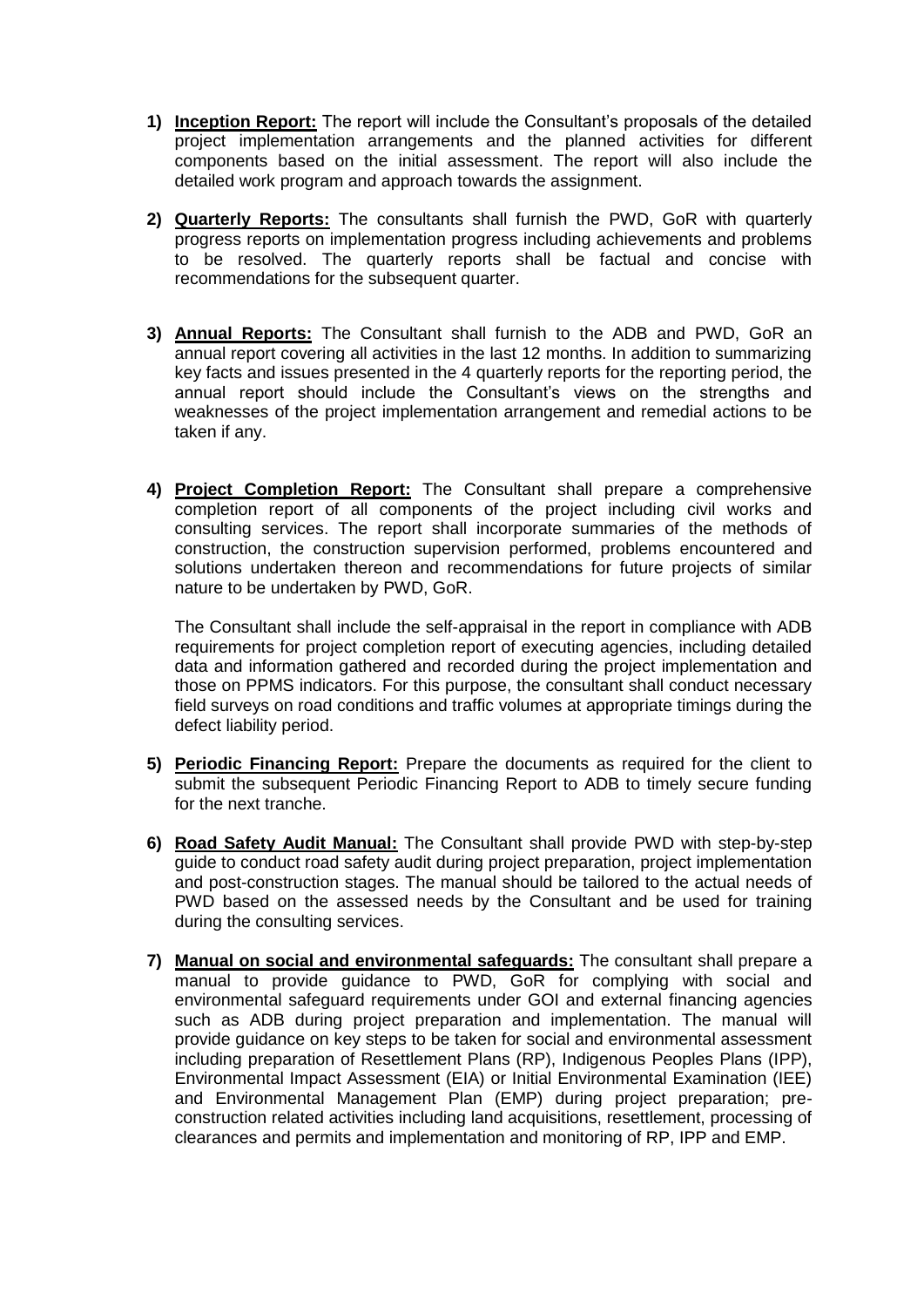- **8) Manual for Project Implementation:** The consultant shall prepare a manual for administration, supervision and management of the project and the construction contracts to be implemented. It will serve as a guide and reference to the various officials in charge of the project management and supervision in discharging their duties in a smooth and systematic manner.
- **9) Road Asset Management System (RAMS) and RAMS Manual:** The Consultant shall develop an appropriate RAMS suitable for road inventories of PWD with the operation manual. RAMS should be based on the findings of actual needs of PWD through discussions and trainings during the assignments. RAMS and RAMS Manual shall be prepared during the first 24 months of construction works to be used for follow-up trainings of PWD officials during the consulting services. The consultant should assist PWD officials in organizing data collection, and preparing annual report of maintenance division and budget proposals using RAMS.
- **10) Management Information System (MIS) and MIS Manual:** The Consultant shall develop an appropriate MIS for efficient management of PWD by making key management information readily available online, including the financial and physical information for management decisions. MIS Manual shall include sufficient information for recording the accounting information in MIS in compliance with statutory requirements.

## **Workshops and Training Sessions:**

- **1) Seminars/Workshops:** The consultant shall conduct the semi-annual seminars/workshops on key aspects of technical capacity improvement and progress to date to PWD officials. Workshops on organization issues shall be conducted on a needs basis, inviting relevant state government officials in addition to PWD officials. Workshops on social/environmental safeguards and social inclusion shall be conducted on a needs basis.
- **2) Training sessions:** The Consultant will provide on-the-job training to PWD officials on a day-to-day basis. Small class room style sessions shall be conducted monthly or quarterly as needed to supplement the daily trainings. The semi-annual seminars/workshops will present the weakness and strengths of PWD officials identified during these training sessions and the recommendations and suggestions from participants shall be used for improving the training methods.

# **F. STAFFING INPUTS**

The consulting services will require the following experts on an intermittent basis during 60 months, covering 3 months before the construction, 36 months construction period and 21 months operation period.

| S.No.                                                       | <b>Position</b>                                          | <b>Person-months</b> |  |
|-------------------------------------------------------------|----------------------------------------------------------|----------------------|--|
| <b>International Expert Positions</b><br><b>Key Experts</b> |                                                          |                      |  |
| 1 <sub>1</sub>                                              | Team Leader cum Senior Contract Management<br>Specialist | 60                   |  |
| 2.                                                          | <b>Transport Economist</b>                               | 06                   |  |
|                                                             | Total                                                    | 66                   |  |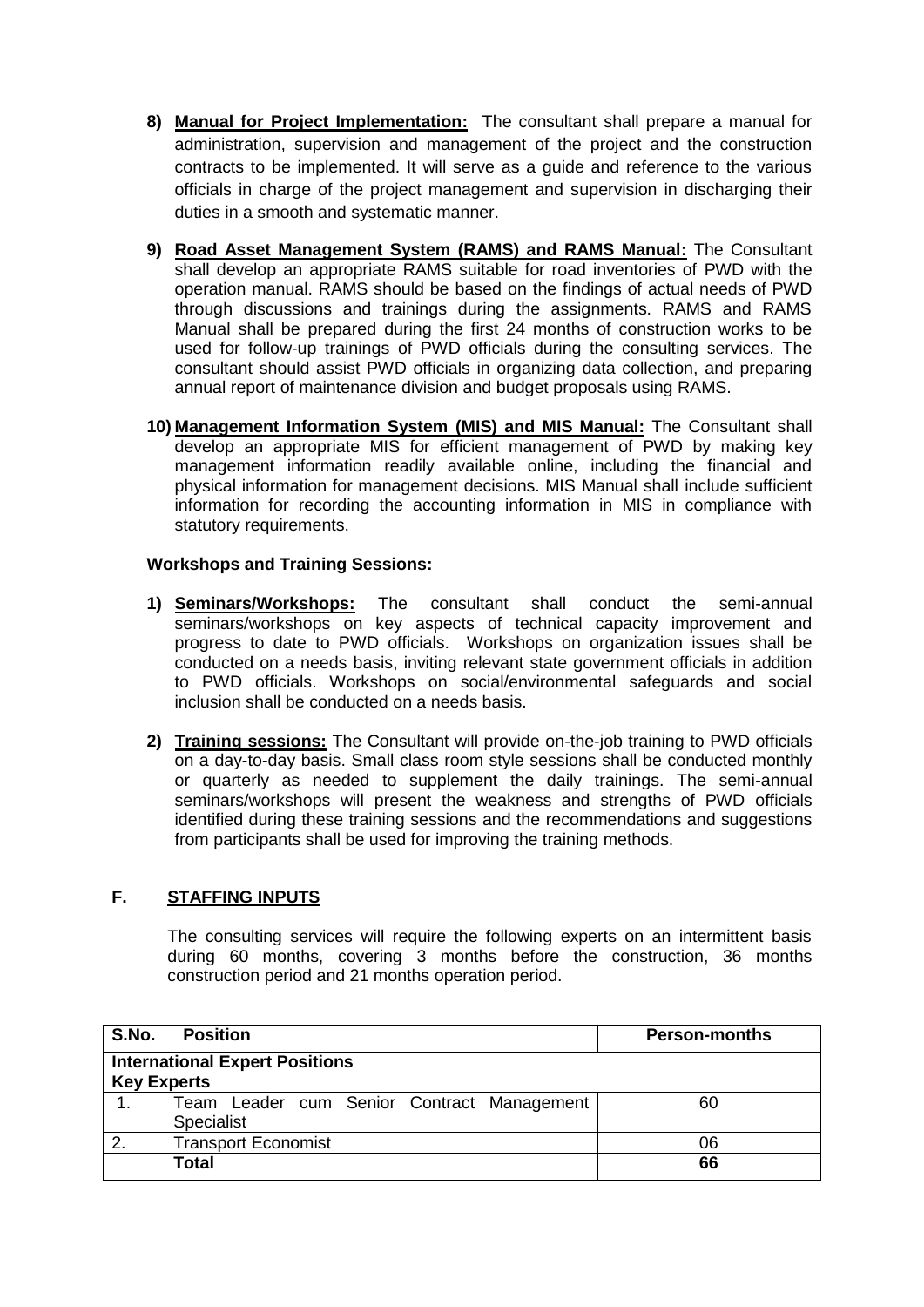|                    | <b>National Expert Positions</b>               |     |  |  |
|--------------------|------------------------------------------------|-----|--|--|
| <b>Key Experts</b> |                                                |     |  |  |
| 3.                 | Deputy Team Leader cum Senior Highway Engineer | 36  |  |  |
| 4.                 | <b>Financial Management Specialist</b>         | 12  |  |  |
| 5.                 | <b>Road Safety Expert</b>                      | 36  |  |  |
| 6.                 | Road Asset Management Specialist               | 24  |  |  |
| 7 <sub>1</sub>     | I.T. Specialist / PPMS Specialist              | 24  |  |  |
| 8.                 | <b>Environmental Specialist</b>                | 24  |  |  |
| 9.                 | <b>Resettlement Specialist</b>                 | 24  |  |  |
|                    | <b>Total</b><br>180                            |     |  |  |
|                    | <b>Grand Total</b>                             | 246 |  |  |

# **Qualification Requirements**

# **International Experts:**

# **1. Team Leader cum Senior Contract Management Specialist**

|    |                                     | Bachelor degree in Civil Engineering.                                                                                                                     |
|----|-------------------------------------|-----------------------------------------------------------------------------------------------------------------------------------------------------------|
| a) | Qualification                       | in transport<br>degree<br>engineering,<br>graduate<br>contract<br>Post<br>management preferred.                                                           |
| b) | Professional<br>Total<br>Experience | 15years                                                                                                                                                   |
| C) | Project-related<br>Experience       | At least 3 project experiences on road sector institutional<br>development. Experience of highway projects under Annuity and<br>EPC mode of Construction. |
| d) | Country<br>Overseas/<br>Experience  | Required                                                                                                                                                  |

# **2. Transport Economist**

| a) Qualification |                                     | Bachelor degree in economics.<br>Postgraduate degree in economics is preferred. |
|------------------|-------------------------------------|---------------------------------------------------------------------------------|
| b)               | Professional<br>Total<br>Experience | 10years                                                                         |
| C)               | Project-related<br>Experience       | 8 years as a project economist, preferably on road projects.                    |
| d)               | Overseas/<br>Country<br>Experience  | Required                                                                        |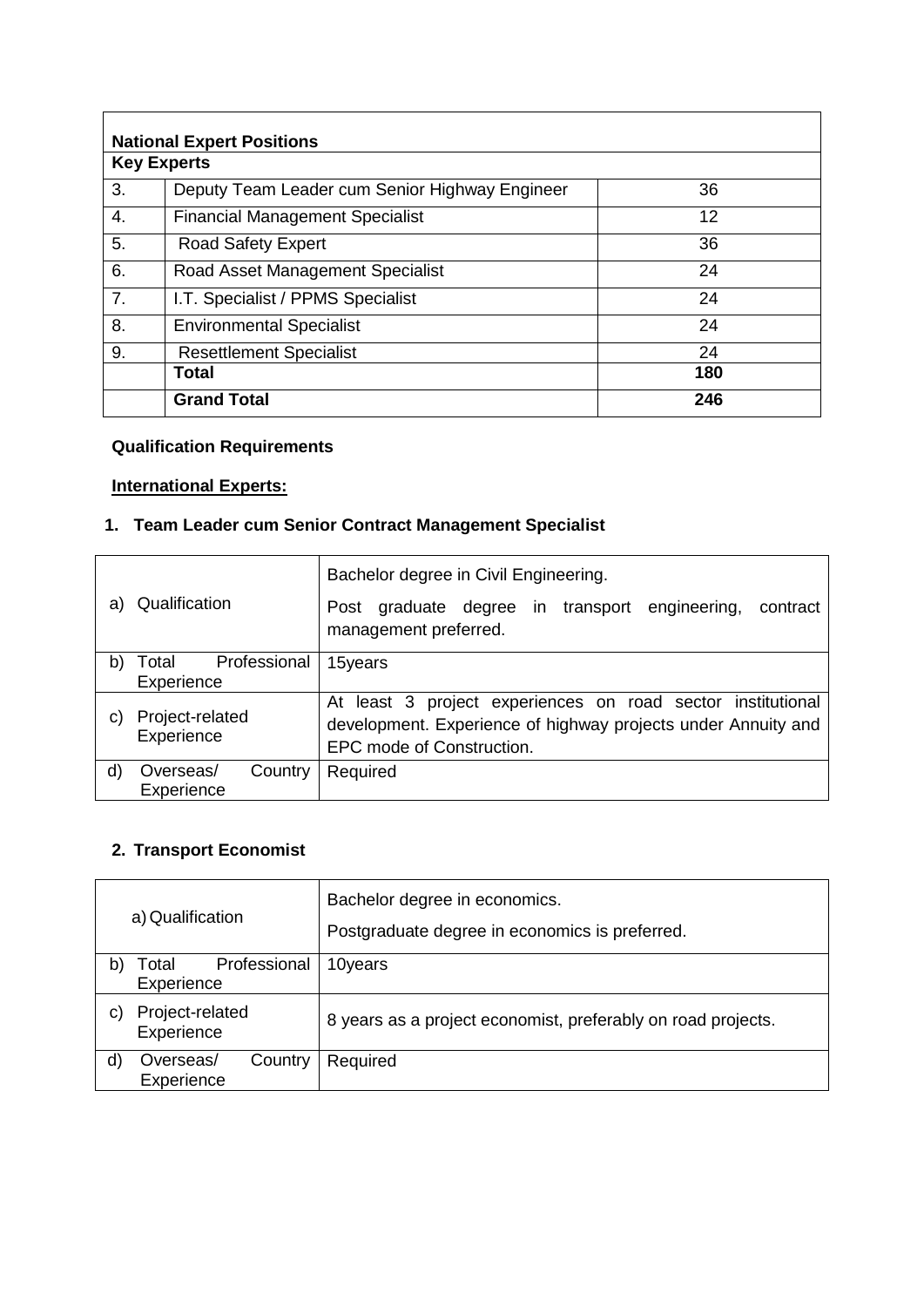# **National Experts:**

# **3. Deputy Team Leader cum Senior Highway Engineer**

| a) Qualification |                                                               | Bachelor degree in Civil Engineering.                                                     |
|------------------|---------------------------------------------------------------|-------------------------------------------------------------------------------------------|
|                  |                                                               | graduate degree in transport<br>engineering,<br>contract<br>Post<br>management preferred. |
| b)               | Professional<br>Total<br>Experience                           | 15years                                                                                   |
| C)               | Project-related<br>Experience                                 | At least 2 project experiences on road sector development under<br>PPP and EPC mode.      |
| d)               | Experience in working<br>with international org./<br>agencies | Preferred                                                                                 |

# **4. Financial Management Specialist**

| a) Qualification |                                                               | Bachelor degree in finance, economics, business administration.                                                                                                                                                           |
|------------------|---------------------------------------------------------------|---------------------------------------------------------------------------------------------------------------------------------------------------------------------------------------------------------------------------|
|                  |                                                               | Professional qualifications in finance, accounting or business<br>administration preferred.                                                                                                                               |
| b)               | Professional<br>Total<br>Experience                           | 10 years                                                                                                                                                                                                                  |
| C)               | Project-related<br>Experience                                 | 8<br>in financial<br>development,<br>management<br>system<br>vears<br>accounting policies development or an accountant.<br>Familiar with the financial rules and regulations of<br>the<br>Government of India/ Rajasthan. |
| d)               | Experience in working<br>with international org./<br>agencies | Preferred.                                                                                                                                                                                                                |

# **5. Road Safety Expert**

| a) Qualification |                                                               | Bachelor degree in civil engineering or relevant engineering<br>fields. Post Graduate in Road traffic engineering preferred. |
|------------------|---------------------------------------------------------------|------------------------------------------------------------------------------------------------------------------------------|
| b)               | Professional<br>Total                                         | 10 years                                                                                                                     |
|                  | Experience                                                    |                                                                                                                              |
| C)               | Project-related<br>Experience                                 | 5 years in road safety audits.<br>Familiarity with road safety audit following iRAP specifications is<br>a plus.             |
| d)               | Experience in working<br>with international org./<br>agencies | Preferred.                                                                                                                   |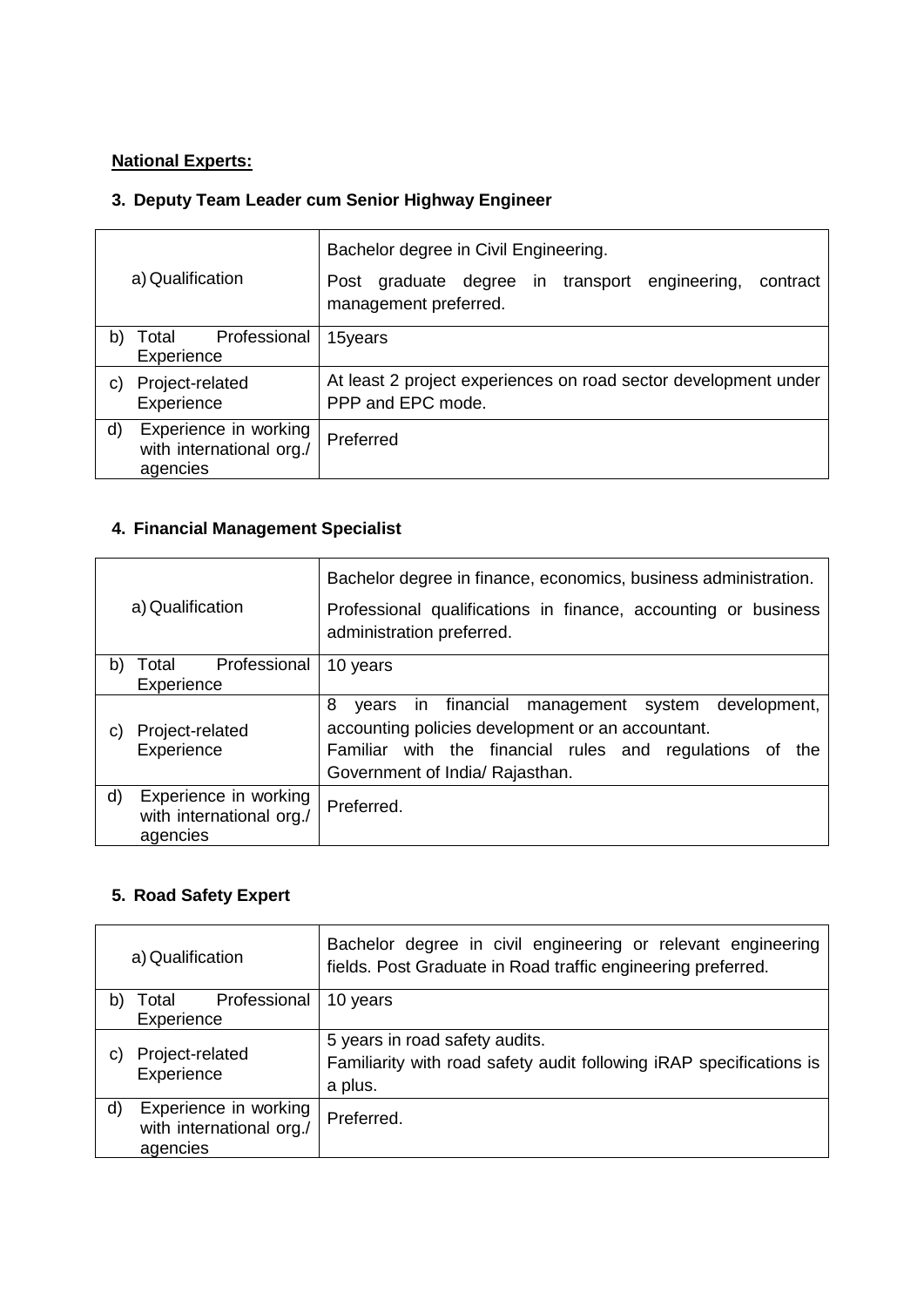# **6. Road Asset Management Specialist**

|    | a) Qualification                                              | Bachelor degree in Civil Engineering.<br>Post Graduate degree in Management preferred.                                                  |
|----|---------------------------------------------------------------|-----------------------------------------------------------------------------------------------------------------------------------------|
| b) | Professional<br>Total<br>Experience                           | 10 years                                                                                                                                |
| C) | Project-related<br>Experience                                 | At least 7 years experiences on road asset management.<br>At least 1 experience in developing road asset management<br>system in India. |
| d) | Experience in working<br>with international org./<br>agencies | Preferred                                                                                                                               |

# **7. I.T. Specialist / PPMS Specialist**

| a) Qualification                                                             | Bachelor degree in information technology, or masters in<br>computer applications (MCA) or related field. |
|------------------------------------------------------------------------------|-----------------------------------------------------------------------------------------------------------|
| <b>Total Professional</b><br>b)                                              | 5 years                                                                                                   |
| Experience                                                                   |                                                                                                           |
| c)Project-related<br>Experience                                              | 5 years in IT related assignments.                                                                        |
| d)Experience<br>in<br>with<br>working<br>international<br>org. /<br>agencies | Not required.                                                                                             |

# **8. Environmental Specialist**

| a) Qualification |                                                               | Master's degree in environmental engineering, environmental<br>science or related field.                                                                                                                              |
|------------------|---------------------------------------------------------------|-----------------------------------------------------------------------------------------------------------------------------------------------------------------------------------------------------------------------|
| b)               | Professional<br>Total                                         | 15 years                                                                                                                                                                                                              |
|                  | Experience                                                    |                                                                                                                                                                                                                       |
| C)               | Project-related<br>Experience                                 | 10 years working on environmental safeguard planning and<br>implementation of road and similar infrastructure projects.<br>Proven familiarity with ADB or the World Bank requirements on<br>environmental safeguards. |
| d)               | Experience in working<br>with international org./<br>agencies | Required.                                                                                                                                                                                                             |